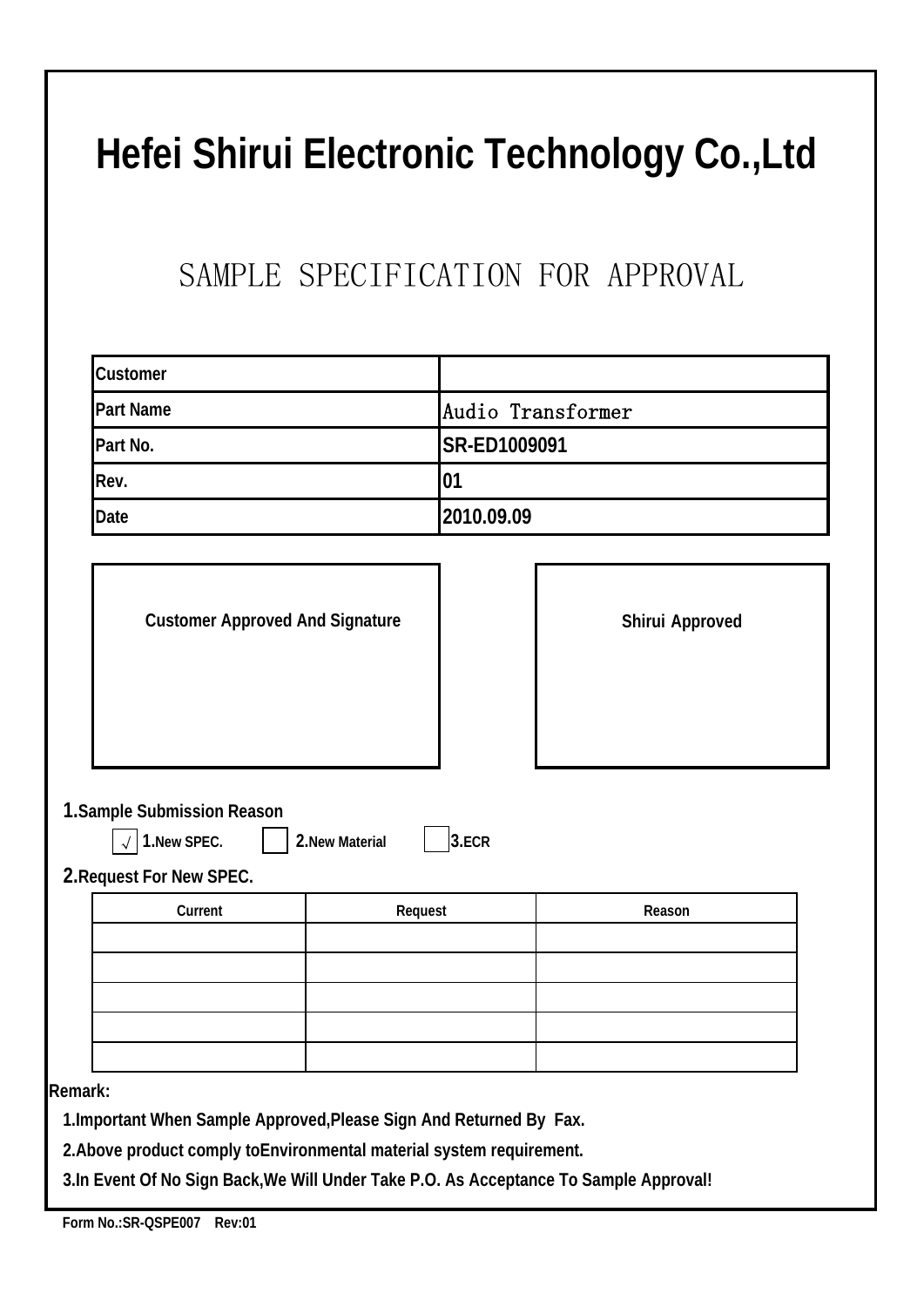## Product technical specifications